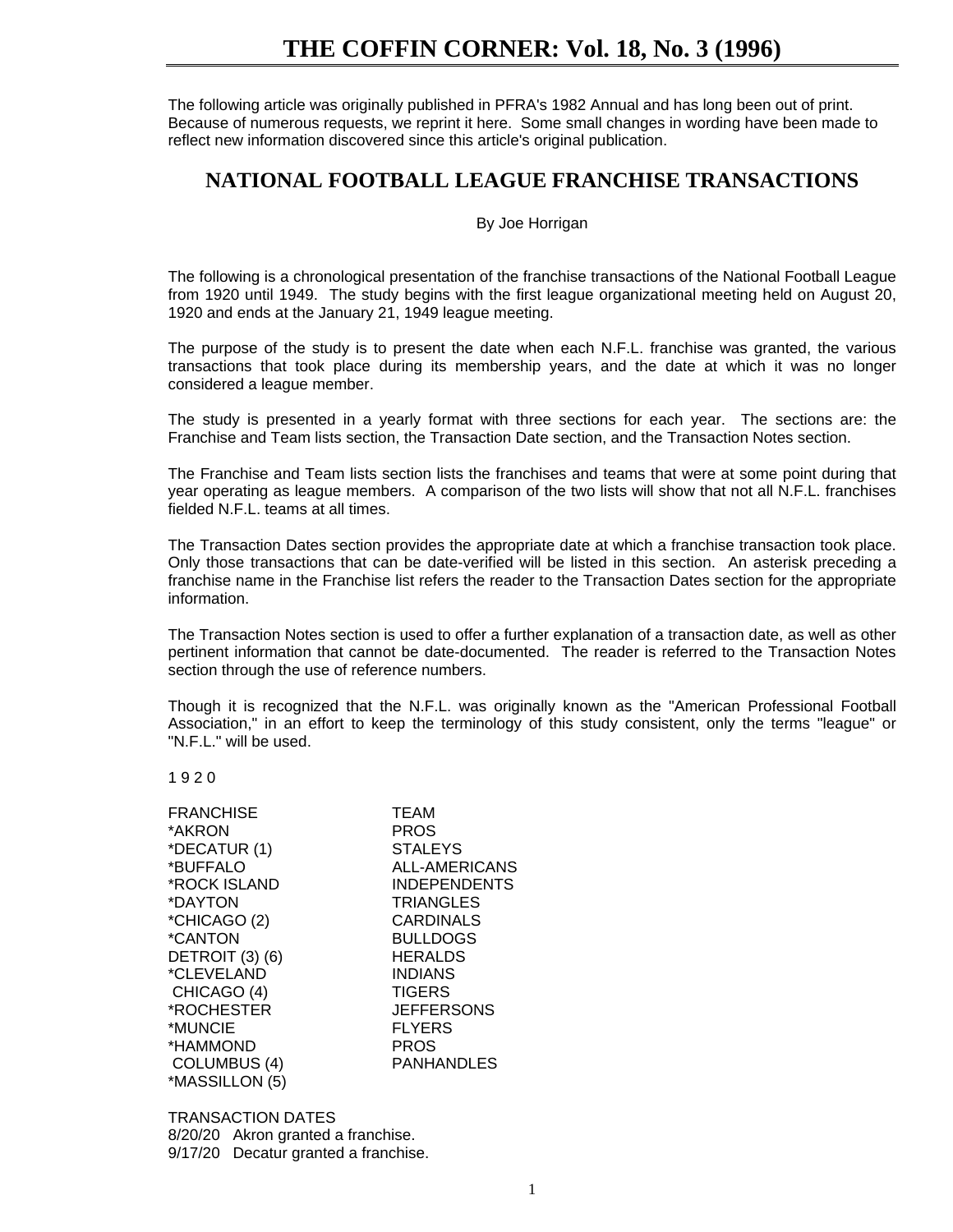8/20/20 Buffalo granted a franchise.

9/17/20 Rock Island granted a franchise.

8/20/20 Dayton granted a franchise.

9/17/20 Chicago (Cardinals) granted a franchise.

8/20/20 Canton granted a franchise.

8/20/20 Cleveland granted a franchise.

8/20/20 Rochester granted a franchise.

9/17/20 Muncie granted a franchise.

8/20/20 Hammond granted a franchise.

9/17/20 Massillon granted a franchise.

9/17/20 Massillon withdraws for the 1920 season.

## TRANSACTION NOTES

(1) The Buffalo management did not attend the Aug. 20, meeting, but sent a letter to the meeting indicating a desire to be considered a member. Rochester and Hammond also sent letters, but unlike Buffalo, they did attend the later (Sept. 17) organizational meeting.

(2) Though by the end of the 1920 season the Chicago team was known as the Cardinals, it was earlier known as the Racine Cardinals.

(3) The Canton Daily News reported on Oct. 2, 1920 that Canton Bulldogs manager Ralph Hay announced that the Detroit Heralds' management had sent him a letter expressing their intention to join the league.

(4) No specific date is available as to when these teams joined the league. It is known that the Chicago Tigers disbanded their team at the end of the 1920 season. It is assumed that their franchise was then cancelled.

(5) The Sept. 17, 1920 meeting minutes list Massillon as being present when in fact they were not. Massillon was listed in hopes that the 1919 management might field a team at a later date. Word was sent to the meeting by the Massillon management that they did not intend to operate during the season of 1920. By listing the representatives as present, the door was left open for the group to field a team in 1921. The move also halted an attempt by another group to take over the Massillon operation. With the strong teams of the area all belonging to the league and on record as being in support of the 1919 management, the group abandoned their take-over plans.

(6) Though no specific date is available, the Detroit

team disbanded at the season's end, and the franchise is assumed to have been cancelled.

1 9 2 1

FRANCHISE **TEAMS** \*BUFFALO (2) ALL-AMERICANS AKRON PROS \*GREEN BAY PACKERS CANTON BULLDOGS DAYTON TRIANGLES \*ROCK ISLAND (3) INDEPENDENTS CHICAGO CARDINALS CLEVELAND INDIANS ROCHESTER JEFFERSONS \*DETROIT TIGERS COLUMBUS PANHANDLES CINCINNATI (4) CELTS \*EVANSVILLE (5) LOUISVILLE (5) HAMMOND (5) MUNCIE (5) \*MINNEAPOLIS (5) \*TONAWANDA (6) \*TOLEDO (7) WASHINGTON (8) NEW YORK (9)

DECATUR (1) CHICAGO STALEYS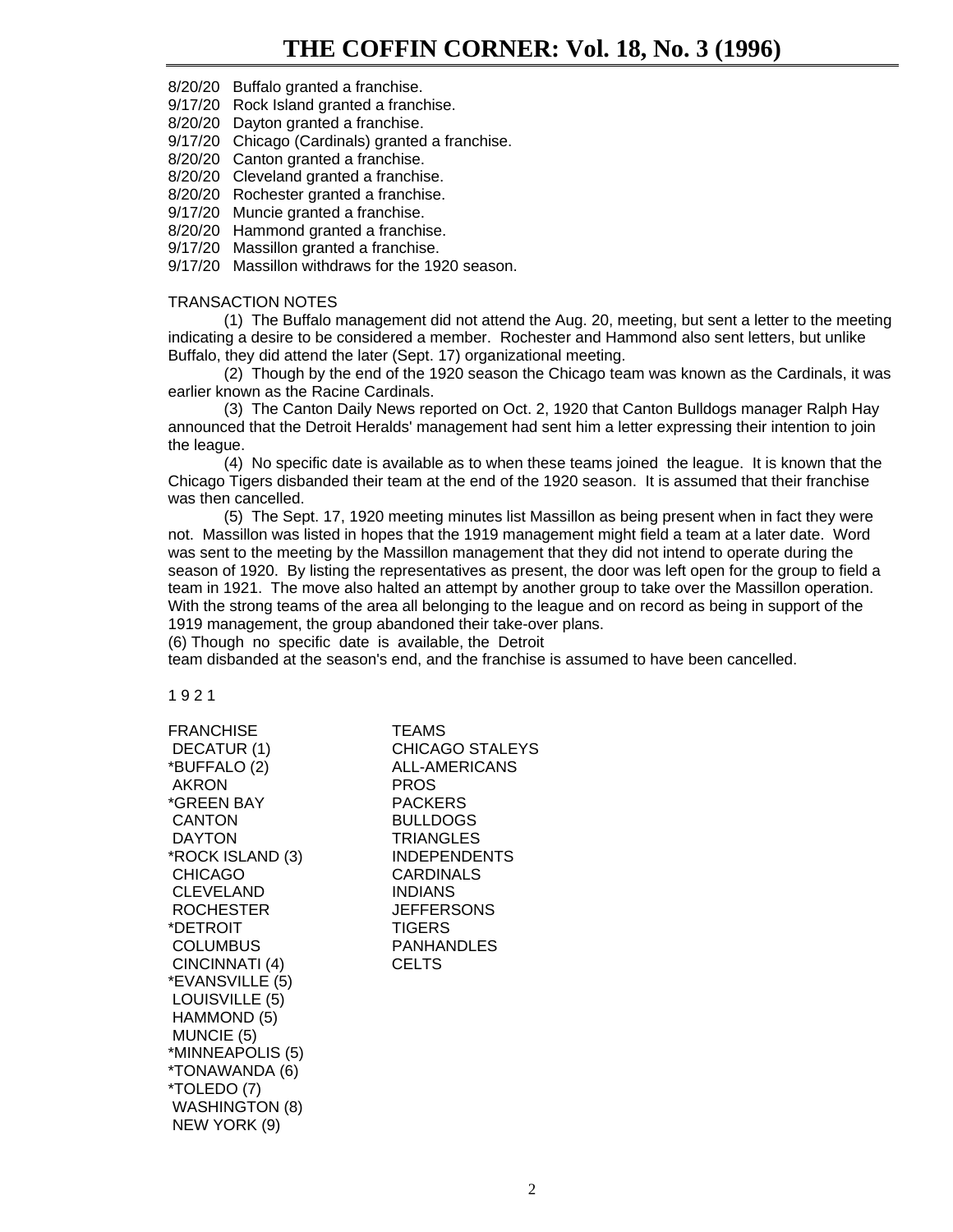8/27/21 F.J. McNeil, manager of the Buffalo All-Americans, granted a franchise.

- 8/27/21 Green Bay granted a franchise.
- 6/18/21 Rock Island granted a franchise.
- 6/18/21 Detroit granted a franchise.
- 8/27/21 Evansville granted a franchise.
- 8/27/21 Minneapolis granted a franchise.
- 8/27/21 Tonawanda granted a franchise.
- 6/18/21 Toledo granted a franchise.

## TRANSACTION NOTES

(1) Though the team played in Chicago and was known as the Chicago Staleys, the franchise was still officially on record as the Decatur franchise.

(2) Although the Buffalo team operated as a league franchise in 1920, the Aug. 27, 1921 league meeting minutes record that "franchise be granted to F.J. McNeil, manager of the Buffalo All-American team." A possible reason that the franchise is granted in 1921 is that since Buffalo representatives had not attended any of the 1920 league meetings, the 1921 action was just a formality.

A more likely and more complicated possibility involves the non-league Philadelphia Quakers. During the season of 1920, Buffalo players would play with the Quakers on Saturday and the league member All-Americans on Sunday. In April of 1921, the league ruled that no player could play on two teams in the same week. When Philadelphia indicated in 1921 that they would like to join the league, F.J. McNeil advised his players that their double dipping would have to cease. Rather than lose his players to a league member Quakers, he convinced Philadelphia to withdraw its application. If the Quakers were not league members, they would not have to adhere to the league rule prohibiting the double dipping. The granting of a franchise to McNeil was a clarification as to which franchise, Buffalo or Philadelphia, was to be considered a league franchise.

(3) Rock Island was a member of the league in 1920, so the reissuing of a franchise in 1921 suggests that the franchise made some kind of ownership transfer.

(4) For many years the Cincinnati Celts were listed in the N.F.L.'s official standings as having compiled a won-loss record of 0-8-0 for the season of 1921. Although this study is not concerned with the standings over the years, this one deserves mention, as it relates to a future Transaction Note. According to the best available information, the Celts played only four league games, compiling a record of 1-3-0. The one victory was against the Muncie Flyers. Muncie, which is not recognized in the official league standings, was a league member at the time. However, if you eliminate the Muncie game from the Celts record, it would be 0-3-0. The similar appearance between 0-3-0 and 0-8-0 is obvious. Could it be the league long recognized a typographical error?

(5) Until a revision in the 1980s, the official N.F.L. team standings for 1921 omitted nine league franchises. This note will attempt to explain five of these omissions, with the remaining four explained in later notes. The omission of Evansville, Louisville, Hammond, Muncie and Minneapolis are explained in The Official N.F.L. Encyclopedic History of Professional Football this way: "Five teams who dropped out of the league early had their records stricken, unfairly or not, from the league standings."

Of the five, only Muncie actually dropped out of theleague -- after only two league games, one against Cincinnati and one against Evansville. The remaining four teams played full schedules and completed the 1921 season. The only difference between the five omitted teams and the other league teams is that the omitted teams played less than six league games. The only exception to this was Cincinnati, which the league insisted played eight league games, although they could not offer dates or opponents.

It is apparent that the league, which decided its championship on the percentage basis, required a minimum number of games to be played in order for a team to be in championship consideration. If this minimum was not met, there was no reason for that team to be listed in the standings, which was the order of finish of league teams in the race for the league championship. In other words, the omitted teams were league franchises in 1921 and did field league teams that did play league games, but they did not appear in the standings because the number of games did not meet the league minimum.

(6) Tonawanda, according to the best available information, played only one league game. The reasons offered in Transaction Note (5) explain their omission from the league standings.

(7) Toledo was granted a league franchise and was to be operated by Jim Thorpe and baseball Hall of Famer Roger Bresnahan. At the time the franchise was granted, the applicants indicated they would operate a team during the season of 1921. A team was never fielded and the franchise is assumed to have been cancelled.

(8) No specific date is available as to when Washington was granted a franchise. However, at the Jan. 28, 1922 league meeting, Washington is ordered to pay a delinquent bill incurred during the 1921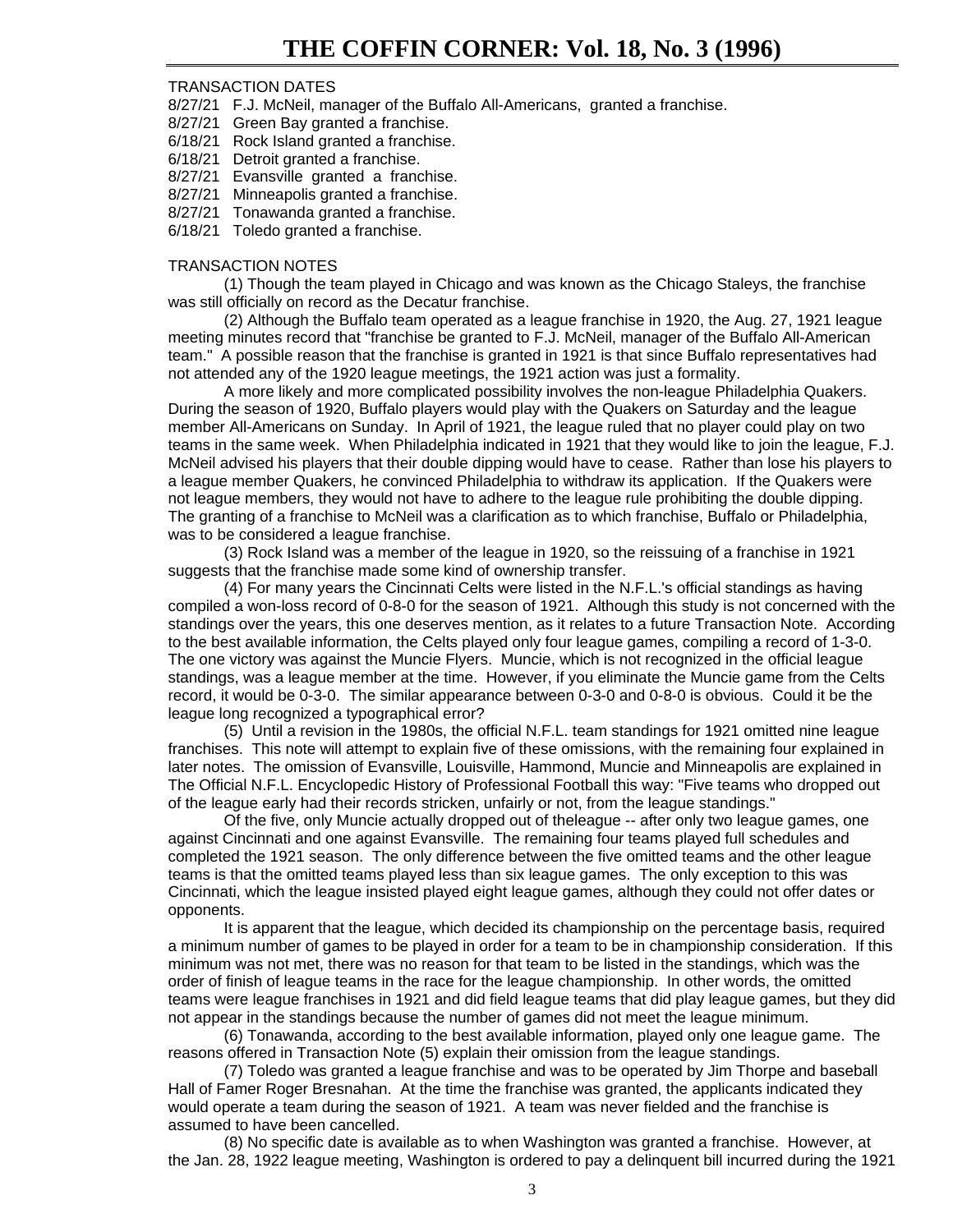season or "forfeit its membership in the Association." It is fairly safe to assume that a franchise must first be granted before it can be forfeited.

(9) Though no specific date can be cited as to when New York became a league member, the team, known as the Giants, did compete against other league members but its games were too few to appear in the official standings. (See Note (4).) The franchise was cancelled by the league in 1923. It is also fairly safe to assume that a franchise must first be granted before it can be cancelled.

## 1 9 2 2

FRANCHISE TEAM CANTON BULLDOGS \*CHICAGO (1) BEARS CHICAGO CARDINALS \*TOLEDO (2) MAROONS ROCK ISLAND INDEPENDENTS DAYTON TRIANGLES \*GREEN BAY (3) PACKERS \*RACINE CARDINALS AKRON PROS BUFFALO ALL-AMERICANS \*MILWAUKEE BADGERS \*LaRUE OORANG INDIANS MINNEAPOLIS MARINES EVANSVILLE (4) CRIMSON-GIANTS LOUISVILLE BRECKS ROCHESTER JEFFERSONS HAMMOND PROS COLUMBUS PANHANDLES \*PHILADELPHIA (5) \*YOUNGSTOWN (5) MUNCIE (6) CINCINNATI (6) \*NEW HAVEN (7) CLEVELAND TONAWANDA (6) WASHINGTON (6) NEW YORK (6) DETROIT (6)

## TRANSACTION DATES

- 1/28/22 Chicago granted a franchise.
- 8/20/22 Toledo granted a franchise.
- 1/28/22 Green Bay withdraws franchise.
- 6/24/22 Green Bay granted a franchise.
- 6/24/22 Racine granted a franchise.
- 6/24/22 Milwaukee granted a franchise.
- 6/24/22 LaRue granted a franchise.
- 1/28/22 Philadelphia granted a franchise.
- 6/24/22 Youngstown granted a franchise.

### TRANSACTION NOTES

(1) On January 28, 1922, Chicago was granted another franchise in the names of George Halas and Edward Sternaman. The team was actually the team that had operated as the Chicago Staleys in 1921 and the Decatur Staleys in 1920. The franchise during those two years was officially held by A.E. Staley, but the team had

been managed by Halas.

(2) The Toledo franchise was granted to Bill Harley, who seven months earlier lost his bid to operate the Chicago franchise granted to Halas and Sternaman.

(3) After admitting to having used players with remaining college eligibility during the 1921 season, the Green Bay management submitted a formal apology and withdrew from the league. Five months later, after a realignment of ownership, Green Bay reapplied for and was granted a franchise.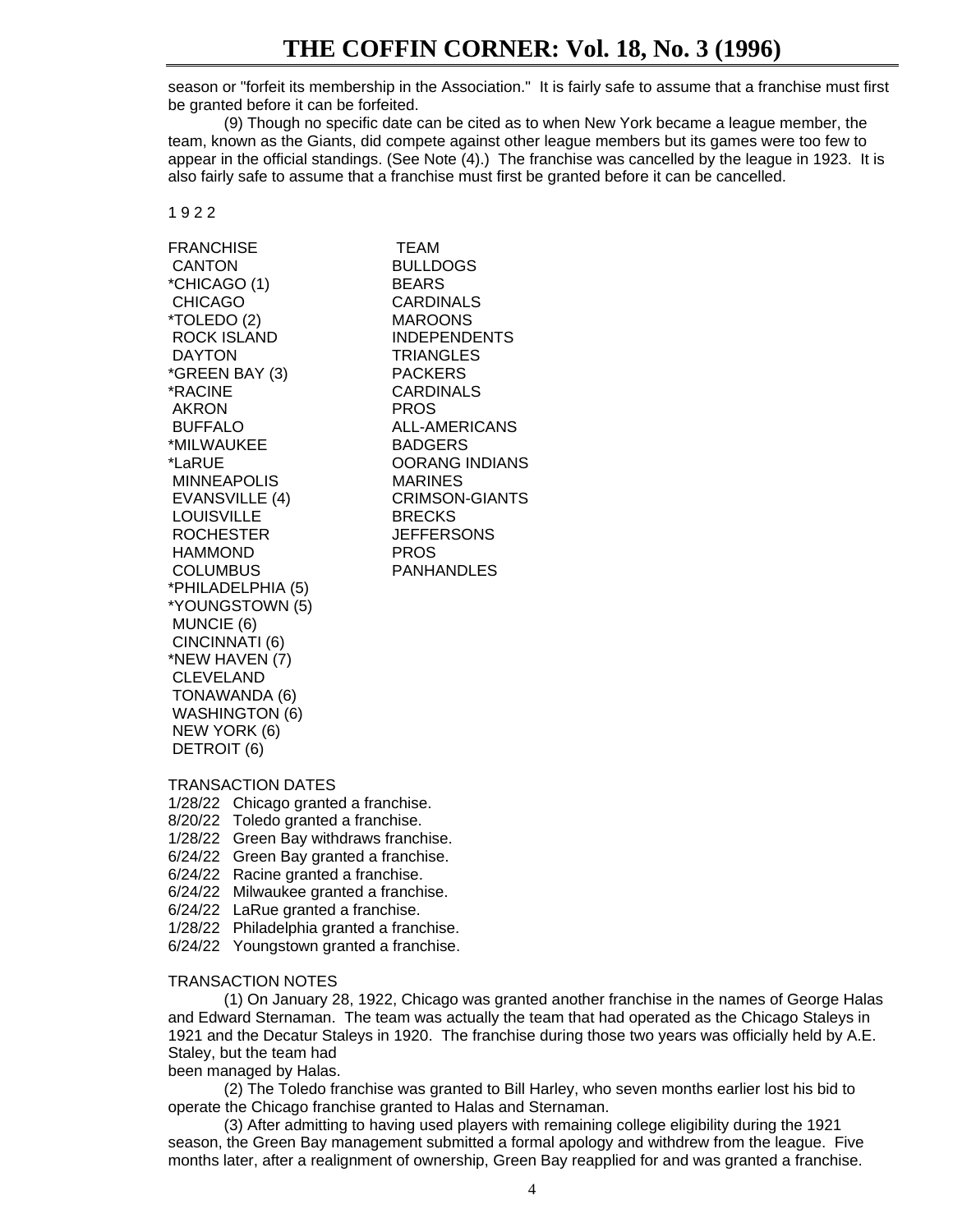(4) The Evansville Crimson-Giants team disbanded at the end of the 1922 season and the franchise is assumed to have been cancelled.

(5) The Philadelphia and Youngstown franchises did not field teams during the 1922 season and their franchises are assumed to have been cancelled.

(6) The Muncie, Cincinnati, Cleveland, Tonawanda, Washington, New York and Detroit franchises were cancelled by the league for failure to post the necessary league fees for the season of 1922. Even though New York and Washington fielded teams during that season, it is not likely any of these franchises were considered league members in 1922.

(7) Although New Haven applied for a league franchise on Jan. 27, 1922 and had that same franchise cancelled on Jan. 20, 1923, it is unlikely that the team could be considered a league member. The franchise was cancelled for failure to post the necessary league fees for the season of 1922. That would have made the team ineligible for league competition. The franchise nonetheless was granted by the league. It is listed here because the purpose of this study is to identify those cities that were granted league franchises.

1 9 2 3

| <b>FRANCHISE</b>   | <b>TEAM</b>           |
|--------------------|-----------------------|
| <b>CANTON</b>      | <b>BULLDOGS</b>       |
| <b>CHICAGO</b>     | <b>BEARS</b>          |
| <b>GREEN BAY</b>   | <b>PACKERS</b>        |
| <b>MILWAUKEE</b>   | <b>BADGERS</b>        |
| *CLEVELAND         | <b>INDIANS</b>        |
| <b>CHICAGO</b>     | CARDINALS             |
| *DULUTH            | <b>KELLEYS</b>        |
| BUFFALO            | ALL-AMERICANS         |
| <b>COLLUMBUS</b>   | <b>PANHANDLES</b>     |
| <b>RACINE</b>      | <b>LEGION</b>         |
| <b>TOLEDO</b>      | <b>MAROONS</b>        |
| <b>ROCK ISLAND</b> | <b>INDEPENDENTS</b>   |
| <b>MINNEAPOLIS</b> | <b>MARINES</b>        |
| *ST. LOUIS         | <b>ALL-STARS</b>      |
| <b>HAMMOND</b>     | <b>PROS</b>           |
| <b>DAYTON</b>      | <b>TRIANGLES</b>      |
| AKRON              | <b>PROS</b>           |
| LaRUE              | <b>OORANG INDIANS</b> |
| ROCHESTER          | <b>JEFFERSONS</b>     |
| LOUISVILLE         | <b>BRECKS</b>         |
|                    |                       |

### TRANSACTION DATES

7/28/23 St. Louis granted a franchise. 7/28/23 Cleveland granted a franchise. 7/28/23 Duluth granted a franchise.

TRANSACTION NOTES During the season of 1923, all N.F.L. franchise holders operated league teams.

1 9 2 4

FRANCHISE TEAM \*CLEVELAND (1) BULLDOGS CHICAGO BEARS DULUTH KELLEYS GREEN BAY PACKERS \*BUFFALO BISONS RACINE LEGION CHICAGO CARDINALS COLUMBUS PANHANDLES HAMMOND PROS

\*FRANKFORD YELLOWJACKETS ROCK ISLAND INDEPENDENTS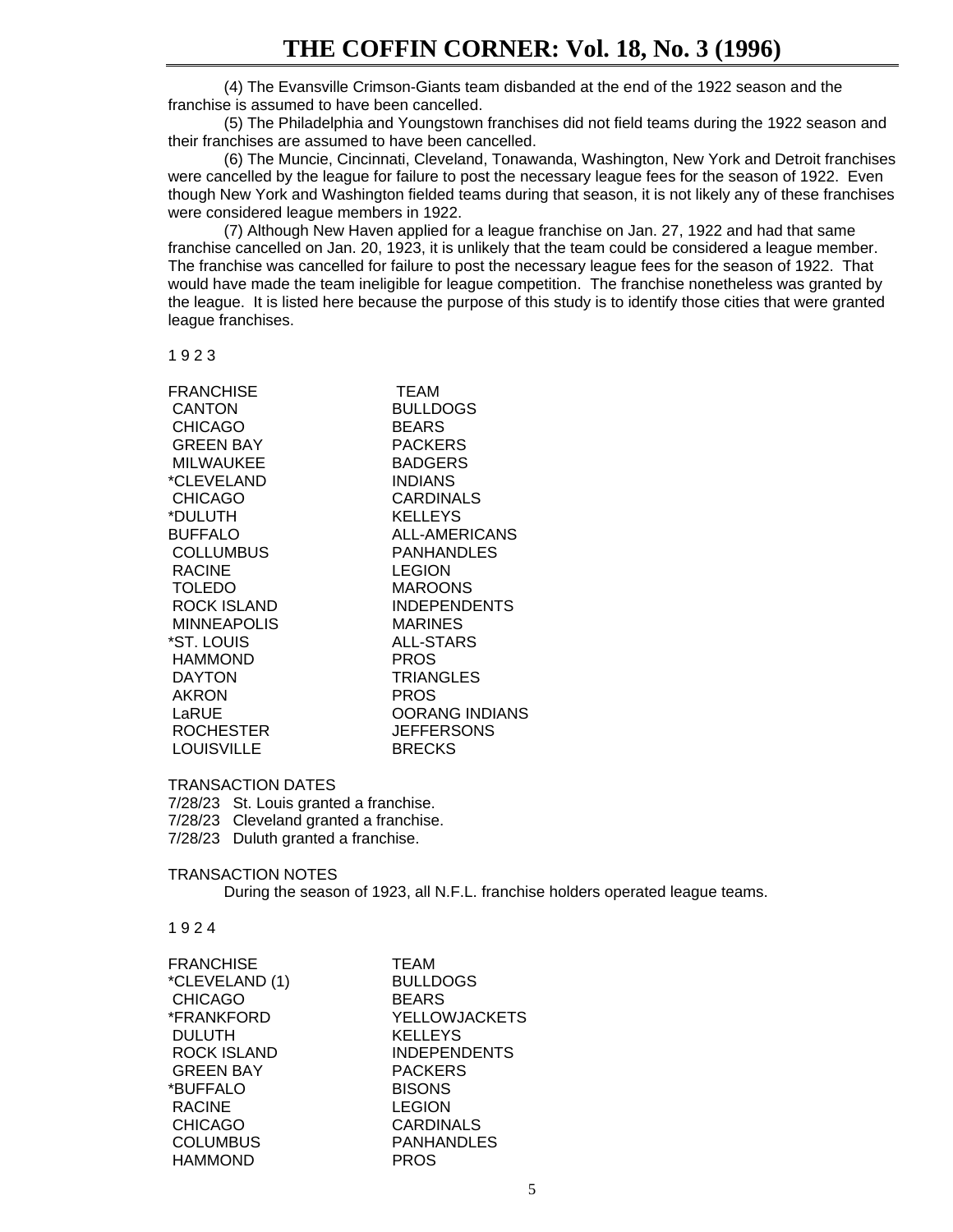MILWAUKEE BADGERS<br>DAYTON TRIANGLE \*KANSAS CITY BLUES AKRON PROS KENOSHA (2) MAROONS MINNEAPOLIS MARINES ROCHESTER JEFFERSONS LOUISVILLE (3) \*LaRUE \*ST. LOUIS \*TOLEDO (2)

**TRIANGLES** 

## TRANSACTION DATES

8/ 3/24 Cleveland franchise owner, Sam Deutsch, purchases Canton franchise and Bulldog team. 7/25/24 Frankford granted a franchise.

7/26/24 Buffalo franchise transferred from F.J. McNeil to Warren Patterson and T.F. Hughitt and the team name is changed to Bisons.

1/26/24 Kansas City granted a franchise.

7/25/24 LaRue franchise suspends operations for one year with league permission.

7/25/24 St. Louis franchise is cancelled by the league.

7/25/24 Toledo franchise is ordered by the league either to transfer the franchise or suspend operations for one year.

## TRANSACTION NOTES

(1) Sam Deutsch, owner of the Cleveland franchise, purchased the Canton franchise and team. He combined the best players of both teams to represent his Cleveland franchise, while keeping the Canton franchise inactive. His original plan was to sell the Canton franchise and remaining players back to interested parties in Canton. That deal, however, did not materialize.

(2) Although there is no specific date available as to when Kenosha was officially granted membership in the league, it does appear possible that it was actually a transfer of the Toledo franchise. Toledo did not operate in 1924 and there are many similarities in the player rosters of the two teams.

(3) Though there is no indication in the league meeting minutes that Louisville requested to suspend operations for the 1924 or 1925 seasons, they do not field a team, yet continue to be represented at the league meetings.

### 1 9 2 5

| FRANCHISE<br><b>CHICAGO</b><br>*POTTSVILLE (1)<br>*DETROIT.<br>*NEW YORK | TEAM<br><b>CARDINALS</b><br><b>MAROONS</b><br><b>PANTHERS</b><br><b>GIANTS</b> |
|--------------------------------------------------------------------------|--------------------------------------------------------------------------------|
| <b>AKRON</b>                                                             | <b>PROS</b>                                                                    |
| <b>FRANKFORD</b>                                                         | <b>YELLOWJACKETS</b>                                                           |
| <b>CHICAGO</b>                                                           | <b>BEARS</b>                                                                   |
| ROCK ISLAND                                                              | <b>INDEPENDENTS</b>                                                            |
| <b>GREEN BAY</b>                                                         | <b>PACKERS</b>                                                                 |
| *PROVIDENCE                                                              | <b>STEAM ROLLER</b>                                                            |
| *CANTON (2)                                                              | <b>BULLDOGS</b>                                                                |
| *CLEVELAND                                                               | <b>BULLDOGS</b>                                                                |
| <b>KANSAS CITY</b>                                                       | <b>COWBOYS</b>                                                                 |
| <b>HAMMOND</b>                                                           | <b>PROS</b>                                                                    |
| BUFFALO                                                                  | <b>BISONS</b>                                                                  |
| <b>DULUTH</b>                                                            | <b>KELLEYS</b>                                                                 |
| *ROCIIESTER                                                              | <b>JEFFERSONS</b>                                                              |
| <b>MILWAUKEE</b>                                                         | <b>BADGERS</b>                                                                 |
| <b>DAYTON</b>                                                            | <b>TRIANGLES</b>                                                               |
| <b>COLUMBUS</b>                                                          | <b>TIGERS</b>                                                                  |
| <b>MINNEAPOLIS</b>                                                       |                                                                                |
| <b>LOUISVILLE</b>                                                        |                                                                                |
| RACINE (3)                                                               |                                                                                |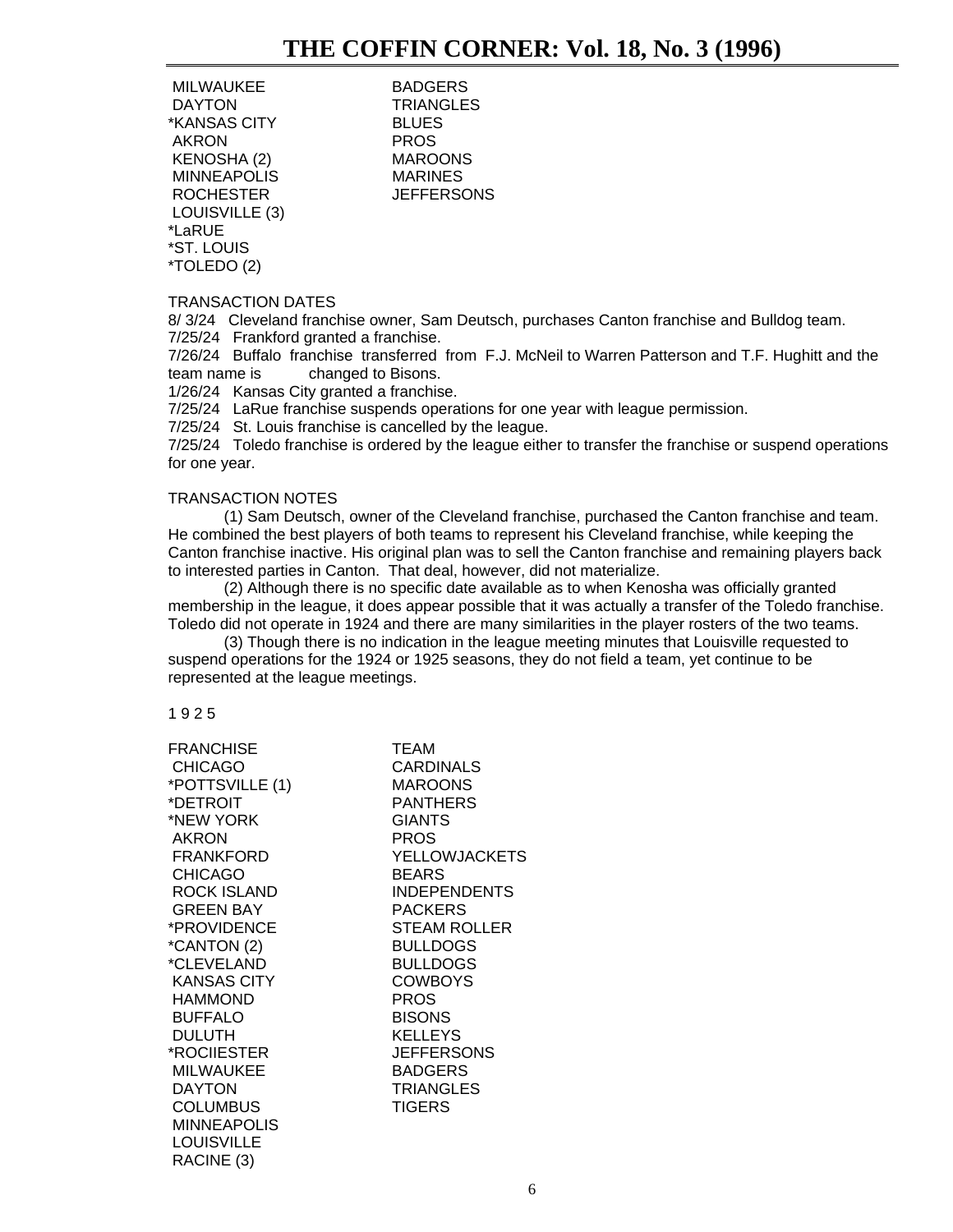8/ 1/25 Pottsville granted a franchise.

12/12/25 Pottsville franchise is suspended.

8/ 1/25 Detroit granted a franchise.

8/ 1/25 New York granted a franchise.

8/ 1/25 Providence granted a franchise.

8/ 1/25 Canton franchise transferred from Sam Deutscb to Canton Professional Football Co.

8/ 1/25 Cleveland franchise transferred from Sam Deutsch to Herbert Brandt and Company.

1/24/25 Rochester franchise transferred to Rochester Football Association, E. Schlegel, President.

### TRANSACTION NOTES

(1) The Pottsville franchise was suspended for violating the territorial rights of another franchise after repeated warnings from the league.

(2) Sam Deutsch, holder of the inactive Canton franchise, sold the franchise and team to the Canton Professional Football Company for \$3000, twice the amount he had paid for it a year earlier.

(3) Although no specific date is available, the Racine franchise management notified the league just after the beginning of the 1925 season that it was unable to field a team. N.F.L. President Joe Carr informed the league members at their Feb. 6, 1926 meeting that when he received word of the Racine team's difficulty, he was also informed that the Racine managementhad elected to forfeit their franchise.

1 9 2 6

FRANCHISE **TEAM** CHICAGO BEARS \*POTTSVILLE (1) MAROONS KANSAS CITY COWBOYS GREEN BAY PACKERS \*LOS ANGELES BUCCANEERS NEW YORK GIANTS DULUTH ESKIMOS BUFFALO RANGERS CHICAGO CARDINALS DETROIT PANTHERS \*HARTFORD BLUES \*BROOKLYN LIONS \*MILWAUKEE (2) BADGERS AKRON INDIANS DAYTON TRIANGLES \*RACINE (3) LEGION COLUMBUS TIGERS CANTON (3) BULLDOGS HAMMOND PROS LOUISVILLE (4) COLONELS \*ROCHESTER \*ROCK ISLAND (5) \*MINNEAPOLIS \*CLEVELAND

 FRANKFORD YELLOWJACKETS PROVIDENCE STEAM ROLLER

## TRANSACTION DATES

7/10/26 Pottsville is conditionally, reinstalled in the league.

7/11/26 Los Angeles granted a franchise.

7/10/26 Hartford granted a franchise.

7/10/26 Brooklyn granted a franchise.

7/11/26 Milwaukee franchise is transferred from A.L. McGurk to J. Bryan.

7/10/26 Racine readmitted to membership.

7/10/26 Rochester suspends operations for one year with league permission.

7/11/26 Rock Island suspends operations for one year with league permission.

7/11/26 Minneapolis suspends operations for one year with league permission.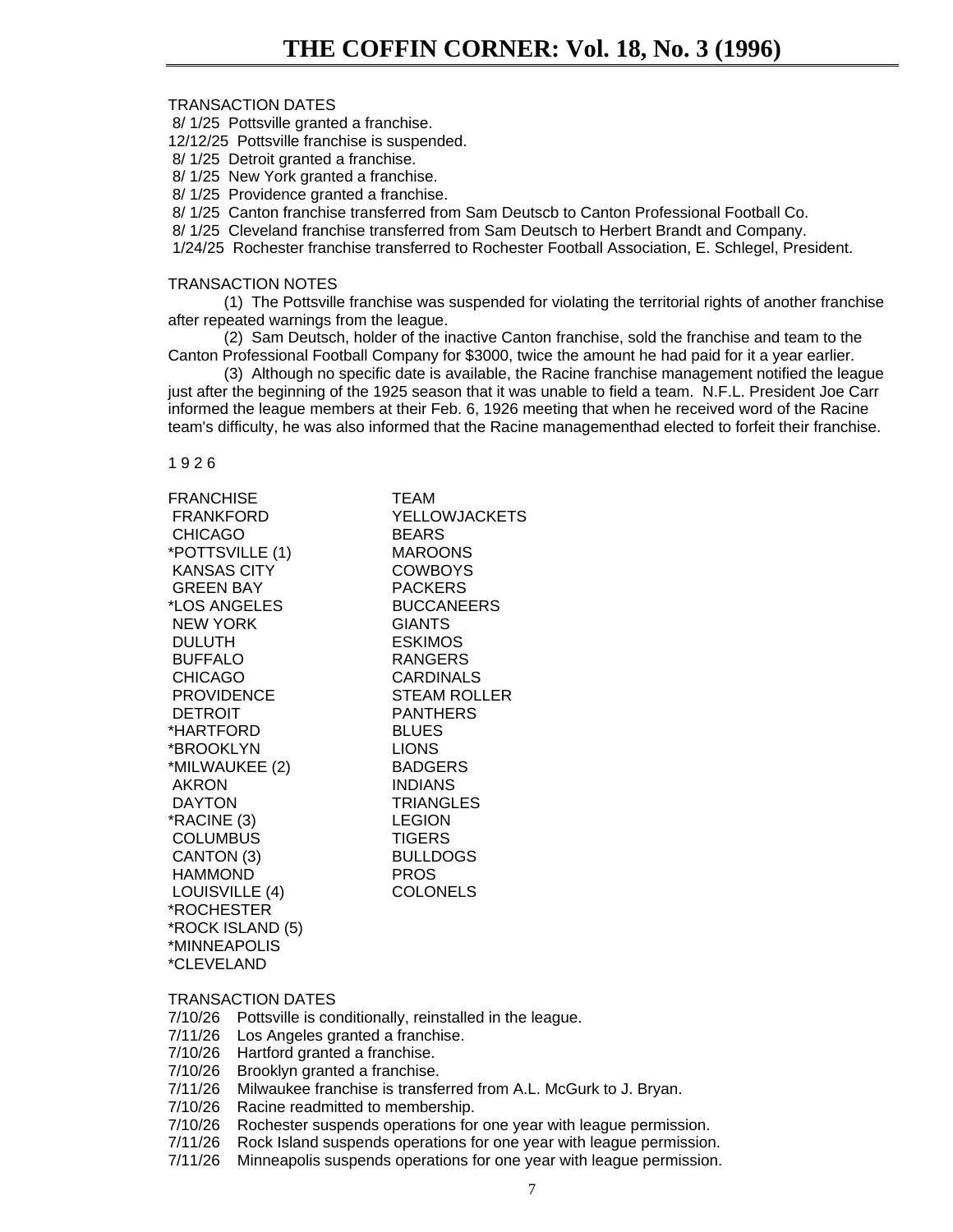## 7/11/26 Cleveland suspends operations for one year with league permission.

## TRANSACTION NOTES

(1) The executive committee of the league, after being petitioned by the Pottaville management, conditionally reinstated the Pottsville franchise.

(2) The transfer of the Milwaukee franchise was the result of a league directive ordering A.L. McGurk to dispose of his franchise assets and retire from the league, as a result of his allowing four high school boys to play on the Milwaukee team in one game.

(3) The Canton and Racine teams disbanded at the end of the 1926 season and their franchises are assumed to have been cancelled.

(4) The Louisville franchise operated out of Chicago during the 1926 season.

(5) After receiving permission to suspend operations for one year, the Rock Island franchise jumped leagues and joined the recently-formed American Football League.

1 9 2 7

| <b>FRANCHISE</b>  | <b>TEAM</b>          |
|-------------------|----------------------|
| <b>NEW YORK</b>   | <b>GIANTS</b>        |
| <b>GREEN BAY</b>  | <b>PACKERS</b>       |
| <b>CHICAGO</b>    | <b>BEARS</b>         |
| <b>CLEVELAND</b>  | <b>BULLDOGS</b>      |
| <b>PROVIDENCE</b> | <b>STEAM ROLLER</b>  |
| *NEW YORK         | <b>YANKEES</b>       |
| FRANKFORD         | <b>YELLOWJACKETS</b> |
| POTTSVILLE (1)    | <b>MAROONS</b>       |
| <b>CHICAGO</b>    | <b>CARDINALS</b>     |
| <b>DAYTON</b>     | <b>TRIANGLES</b>     |
| <b>DULUTH</b>     | <b>ESKIMOS</b>       |
| <b>BUFFALO</b>    | <b>BISONS</b>        |
| *COLUMBUS         |                      |
| *LOUISVILLE       |                      |
| *LOS ANGELES      |                      |
| *MINNEAPOLIS      |                      |
| *AKRON            |                      |
| *BROOKLYN         |                      |
| *DETROIT          |                      |
| *KANSAS CITY (2)  |                      |
| *MILWAUKEE        |                      |
| *ROCHESTER        |                      |
| *HARTFORD         |                      |
| *HAMMOND          |                      |
| *ROCK ISLAND      |                      |

## TRANSACTION DATES

9/ 4/27 Brooklyn franchise transferred to New York Yankees.

- 7/16/27 Columbus suspends operations for one year with league permission.
- 7/16/27 Louisville suspends operations for one year with league permission.
- 7/16/27 Minneapolis suspends operations for one year with league permission.
- 7/16/27 Los Angeles suspends operations for one year with league permission.
- 7/16/27 Akron suspends operations for one year with league permission.

7/16/27 Brooklyn given permission to suspend operations for one year, but transfers franchise to New York (Yankees) on 9/4/27.

7/16/27 Detroit suspends operations for one year with league permission.

7/16/27 Kansas City suspends operations for one year with league permission.

- 7/16/27 Milwaukee suspends operations for one year with league permission.
- 7/16/27 Rochester is again given permission to suspend operations for one year.
- 7/16/27 Hartford suspends operations for one year with league permission.

7/16/27 Hammond suspends operations for one year with league permission.

2/ 5/27 Rock Island franchise is forfeited to the league.

TRANSACTION NOTES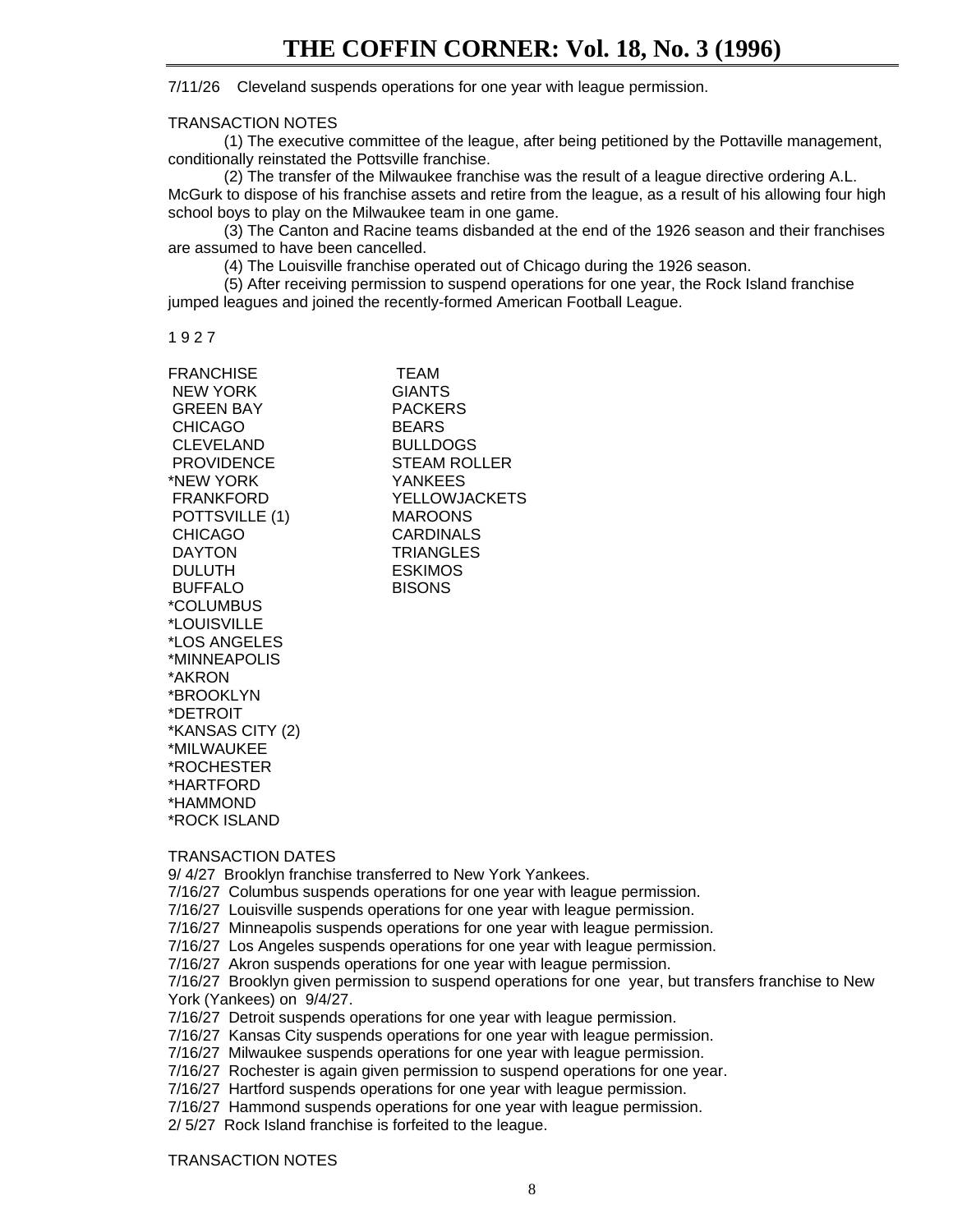(1) Pottsville's probation was lifted and they were restored as a member in good status on Feb. 5, 1927.

(2) Though no specific date is available, the Kansas City Cowboys apparently disbanded as a team, as evidenced by the fact that several of their players' contracts were sold. A player's contract could not be sold unless a team was disbanding, according to the guidelines established in the 1927 reorganization plan. (See note below.)

On April 23, 1927, the National Football League called a special meeting at Cleveland to consider proposals for reorganization of the league. At this meeting it was decided that in order to reduce the number of league teams and franchises, selected franchise holders would be given the option of retiring from the league or suspending operations. While inactive, a franchise could be sold, providing the prospective buyer was approved by the league, and the players could be sold, providing that the franchise disbanded its team. If a franchise elected to retire from the league, it would be given its prorated share of the league treasury. The sale of or reactivation of a suspended franchise had to be completed by July 7, 1928 or the franchise would be considered cancelled. The league did promise that it would not admit any new franchises until all those suspended had been sold or cancelled.

1 9 2 8

| <b>TEAM</b>       |
|-------------------|
|                   |
| STEAM ROLLER      |
| YELLOWJACKETS     |
| <b>WOLVERINES</b> |
| <b>PACKERS</b>    |
| <b>BEARS</b>      |
| <b>GIANTS</b>     |
| <b>YANKEES</b>    |
| <b>MAROONS</b>    |
| CARDINALS         |
| <b>TRIANGLES</b>  |
|                   |
|                   |
|                   |
|                   |

## TRANSACTION DATES

BUFFALO (2)

8/17/28 Detroit granted a franchise.

8/12/28 Cleveland suspends operations for one year with league permission.

8/12/28 Duluth suspends operations for one year with league permission.

8/12/28 Los Angeles withdraws from the league.

## TRANSACTION NOTES

(1) Since the 1927 league reorganization plan allowed suspended franchises to transfer ownership provided the new owner was approved, it is likely that the Detroit franchise of 1928 was merely a transfer of the '27 franchise.

(2) Buffalo failed to field a team for the 1928 season.

The remaining franchises that suspended operations with league permission, namely the franchises in Columbus, Minneapolis, Louisville, Akron, Milwaukee, Rochester, Hartford and Hammond, were cancelled, since none were sold, readmitted or extended in their suspension by the July 7, 1928 date.

1 9 2 9

| <b>PACKERS</b>       |
|----------------------|
| <b>GIANTS</b>        |
| <b>YELLOWJACKETS</b> |
| <b>CARDINALS</b>     |
| <b>BULLDOGS</b>      |
| <b>STAPLETONS</b>    |
| <b>TORNADOES</b>     |
| <b>STEAM ROLLER</b>  |
|                      |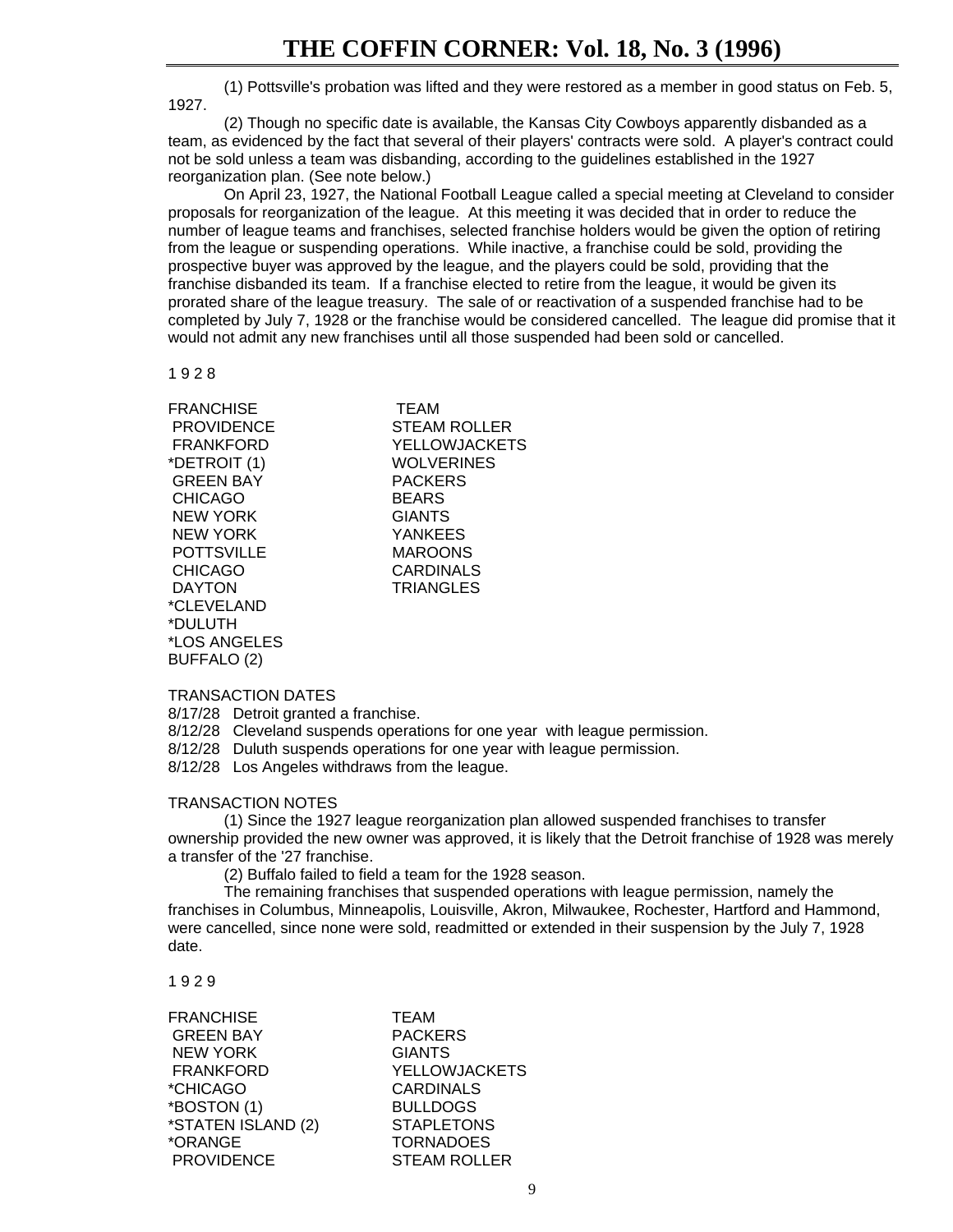CHICAGO BEARS \*BUFFALO (3) BISONS MINNEAPOLIS (4) RED JACKETS DAYTON **TRIANGLES**  CLEVELAND (5) DETROIT (6) NEW YORK (7)

## TRANSACTION DATES

7/27/29 Chicago franchise transferred from Chris O'Brien to Dr. David Jones.

7/28/29 Pottsville franchise and team transferred (relocated) to Boston.

7/27/29 Brooklyn franchise transferred to Staten Island.

7/27/29 Duluth franchise transferred to Orange.

2/ 2/29 Buffalo franchise forfeited to the league.

7/27/29 Buffalo franchise permitted to operate conditionally.

## TRANSACTION NOTES

(1) The Pottsville franchise owner was granted permission to move his team to Boston. The franchise was experiencing financial difficulties and the Providence Steam Roller management agreed to guarantee the Pottsville/Boston franchise's check which was posted as a guarantee against any possible future claims.

(2) In 1927 the Brooklyn Lions' franchise was transferred to T.J. Mara, owner of the New York franchise. The franchise was turned over to Mara in lieu of debts by the Brooklyn management. In 1927, Mara allowed C.C. Pyle, owner of the rival New York team in the American Football League, to enter the N.F.L. and operate under the authority of the Brooklyn franchise. When Pyle did not operate his franchise and team in 1929, the franchise reverted back to Mara, who then transferred it to Staten Island. Mara's holding of the franchise rights in Brooklyn was not really based on a desire to have more than one franchise, but an exercising of his franchise's territorial rights.

(3) After failing to field a team in 1928, the Buffalo franchise was declared forfeit to the league on Feb. 2, 1929. The Buffalo management requested a hearing with the league's executive committee, after which a compromise was reached. The clubs that had outstanding claims against Buffalo for debts incurred due to their failure to field a team in 1928 agreed to drop their claims if Buffalo would operate in 1929. The executive committee also stipulated that the \$2500 guarantee fee deposited by Buffalo in 1928 remain in the league treasury and an additional \$2500 be added to it as a guarantee against future debts. The Buffalo

management agreed to the conditions.

(4) Though Minneapolis announced suspension of operations in 1927 and no evidence suggests that any extension was granted through 1928, Minneapolis under the same management did operate as a league member in 1929. It is uncertain whether this should be considered a new franchise or a reactivation of an old franchise.

(5) Since Cleveland did not operate in 1929 and no extension was given on the suspension, the franchise is assumed cancelled.

(6) In the Juiy issue of the Frankforcl Yellowjackets' team newsletter it is stated that "The Detroit franchise has been purchased by the New York Giants." The Giants wanted the services of the Detroit Wolverines' star player, Benny Friedman. In order to obtain Friedman, the team manager worked a deal by which the Giants were forced to purchase the entire franchise, which was experiencing financial problems.

(7) As mentioned in Transaction Note (2), the New York franchise held by C.C. Pyle did not operate in 1929 and the Brooklyn franchise under which the team operated was returned to T.J. Mara.

### 1 9 3 0

| <b>TEAM</b>         |
|---------------------|
| <b>PACKERS</b>      |
| <b>GIANTS</b>       |
| <b>BEARS</b>        |
| <b>DODGERS</b>      |
| <b>STEAM ROLLER</b> |
| <b>STAPLETONS</b>   |
| <b>CARDINALS</b>    |
| <b>SPARTANS</b>     |
|                     |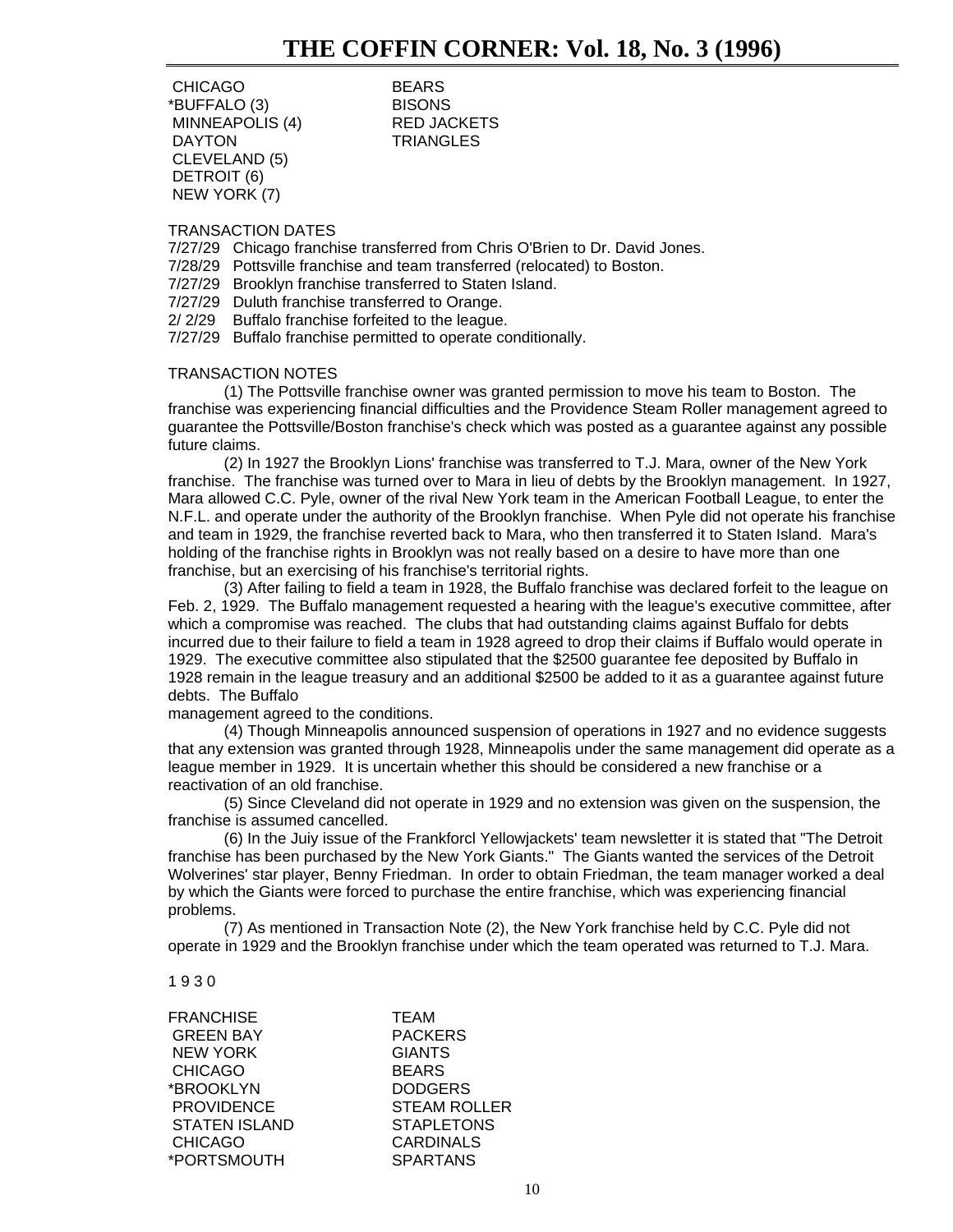**MINNEAPOLIS**  NEWARK (1) TORNADOES \*BUFFALO \*BOSTON

FRANKFORD YELLOWJACKETS

TRANSACTION DATES

7/12/30 Brooklyn purchases Dayton franchise.

- 7/12/30 Portsmouth granted a franchise.
- 7/12/30 Buffalo franchise forfeited to the league.

7/12/30 Boston franchise forfeited to the league.

## TRANSACTION NOTES

(1) The Orange Tornadoes team played the 1930 season at Newark and were known as the Newark Tornadoes. There is no evidence of this transaction being anything more than a team relocation.

1 9 3 1

| FRANCHISE         |  |
|-------------------|--|
| <b>GREEN BAY</b>  |  |
| PORTSMOUTH        |  |
| <b>CHICACO</b>    |  |
| NEW YORK          |  |
| <b>PROVIDENCE</b> |  |
| *STATEN ISLAND    |  |
| *CLEVELAND        |  |
| <b>BROOKLYN</b>   |  |
| FRANKFORD         |  |
| *MINNEAPOLIS      |  |
| *NEWARK           |  |
|                   |  |

TEAM PACKERS **SPARTANS BEARS GIANTS STEAM ROLLER** STAPES **INDIANS DODGERS YELLOWJACKETS** 

## TRANSACTION DATES

7/12/31 League franchise to be operated as a traveling team out of Cleveland.

- 7/12/31 Newark franchise forfeited to the league.
- 7/12/31 Stapleton Football Club, Inc. name changed to Staten Island Stapes.
- 7/12/31 Minneapolis suspends operations for one year with league permission.

## TRANSACTION NOTES

(1) The Cleveland franchise was a league-sponsored traveling team, managed by Jerry Corcoran, the former manager of the Columbus Tigers. The league's intention was to make the franchise a permanent league member located at Cleveland if there was an approved backer and a demonstrated support for the team in Cleveland. Neither developed and the franchise operation was discontinued at the end of the season.

(2) The Newark franchise was forfeited to the league and ordered to be disposed of to the highest bidder. This is the first time such a statement is made in the league meeting minutes.

### 1 9 3 2

| FRANCHISE            | <b>TEAM</b>      |
|----------------------|------------------|
|                      |                  |
| <b>CHICAGO</b>       | <b>BEARS</b>     |
| <b>GREEN BAY</b>     | <b>PACKERS</b>   |
| <b>PORTSMOUTH</b>    | <b>SPARTANS</b>  |
| *BOSTON (1)          | <b>BRAVES</b>    |
| <b>NEW YORK</b>      | <b>GIANTS</b>    |
| <b>BROOKLYN</b>      | <b>DODGERS</b>   |
| <b>CHICAGO</b>       | <b>CARDINALS</b> |
| <b>STATEN ISLAND</b> | <b>STAPES</b>    |
| MINNEAPOLIS (2)      |                  |
| *FRANKFORD           |                  |
| *PROVIDENCE          |                  |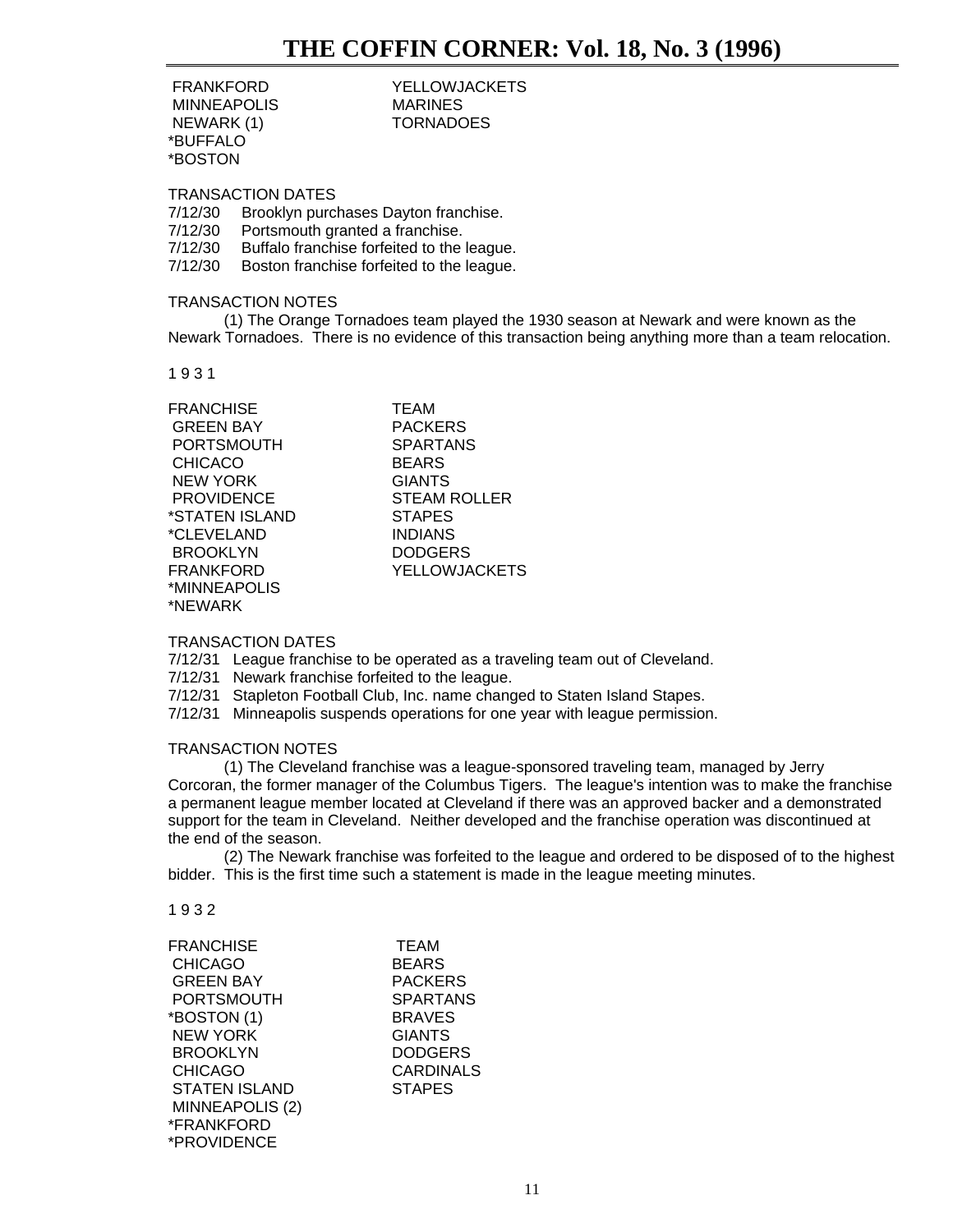7/ 9/32 Boston granted a franchise.

7/ 9/32 Frankford franchise forfeited to the league.

7/ 9/32 Providence suspends operations for one year with league permission.

## TRANSACTION NOTES

(1) There is circumstantial evidence that indicates that the Newark franchise was sold to Boston. First, the fact that the league ordered the Newark franchise sold to the highest bidder indicates their intent was to replace the franchise ownership. Secondly, Boston is the next franchise to operate as a league member. And finally, Ole Haugsrud, the owner of the defunct Duluth franchise, in a 1974 letter to George Halas recalled that his Duluth franchise was sold to Orange, which became Newark, which was sold to Boston. However, neither Ole Haugsrud nor this study can provide any documentation.

(2) Since Minneapolis did not operate and their one year suspension was up, it is assumed that the franchise was cancelled.

1 9 3 3

| <b>FRANCHISE</b>  | <b>TEAM</b>     |
|-------------------|-----------------|
| <b>NEW YORK</b>   | <b>GIANTS</b>   |
| <b>BROOKLYN</b>   | <b>DODGERS</b>  |
| <b>BOSTON</b>     | <b>REDSKINS</b> |
| *PHILADELPHIA (1) | <b>EAGLES</b>   |
| *PITTSBURGH       | <b>PIRATES</b>  |
| <b>CHICAGO</b>    | <b>BEARS</b>    |
| <b>PORTSMOUTH</b> | <b>SPARTANS</b> |
| *GREEN BAY        | <b>PACKERS</b>  |
| *CINCINNATI       | REDS            |
| <b>CHICAGO</b>    | CARDINALS       |
| *STATEN ISLAND    |                 |
| *PROVIDENCE       |                 |

## TRANSACTION DATES

7/ 8/33 Philadelphia granted a franchise.

7/ 8/33 Pittsburgh granted a franchise.

2/26/33 Green Bay Football Corp. transferred to Leland Joannes.

7/ 8/33 Cincinnati granted a franchise.

7/ 8/33 Staten Island suspends operations for one year with league permission.

7/ 8/33 Providence franchise is forfeited to the league.

## TRANSACTION NOTES

(1) Before the league owners would approve Philadelphia's bid for a franchise, they made a stipulation that the Philadelphia applicant must pay 25% of the outstanding liens against the former Frankford Athletic Association. They further stipulated that if the league was successful in collecting all the monies owed by Frankford, Philadelphia would be reimbursed. This arrangement was provided for when the Frankford franchise was forfeited to the league. At that time, the league owners stated that no new applicant from the Philadelphia area would be considered unless they first paid the outstanding debt created by Frankford.

1 9 3 4

| <b>FRANCHISE</b>  | <b>TEAM</b>      |
|-------------------|------------------|
| <b>NEW YORK</b>   | <b>GIANTS</b>    |
| <b>BOSTON</b>     | <b>REDSKINS</b>  |
| <b>BROOKLYN</b>   | <b>DODGERS</b>   |
| PHILADELPHIA      | <b>EAGLES</b>    |
| <b>PITTSBURGH</b> | <b>PIRATES</b>   |
| <b>CHICAGO</b>    | <b>BEARS</b>     |
| *DETROIT          | <b>LIONS</b>     |
| <b>GREEN BAY</b>  | <b>PACKERS</b>   |
| <b>CHICAGO</b>    | <b>CARDINALS</b> |
| CINCINNATI (1)    | REDS             |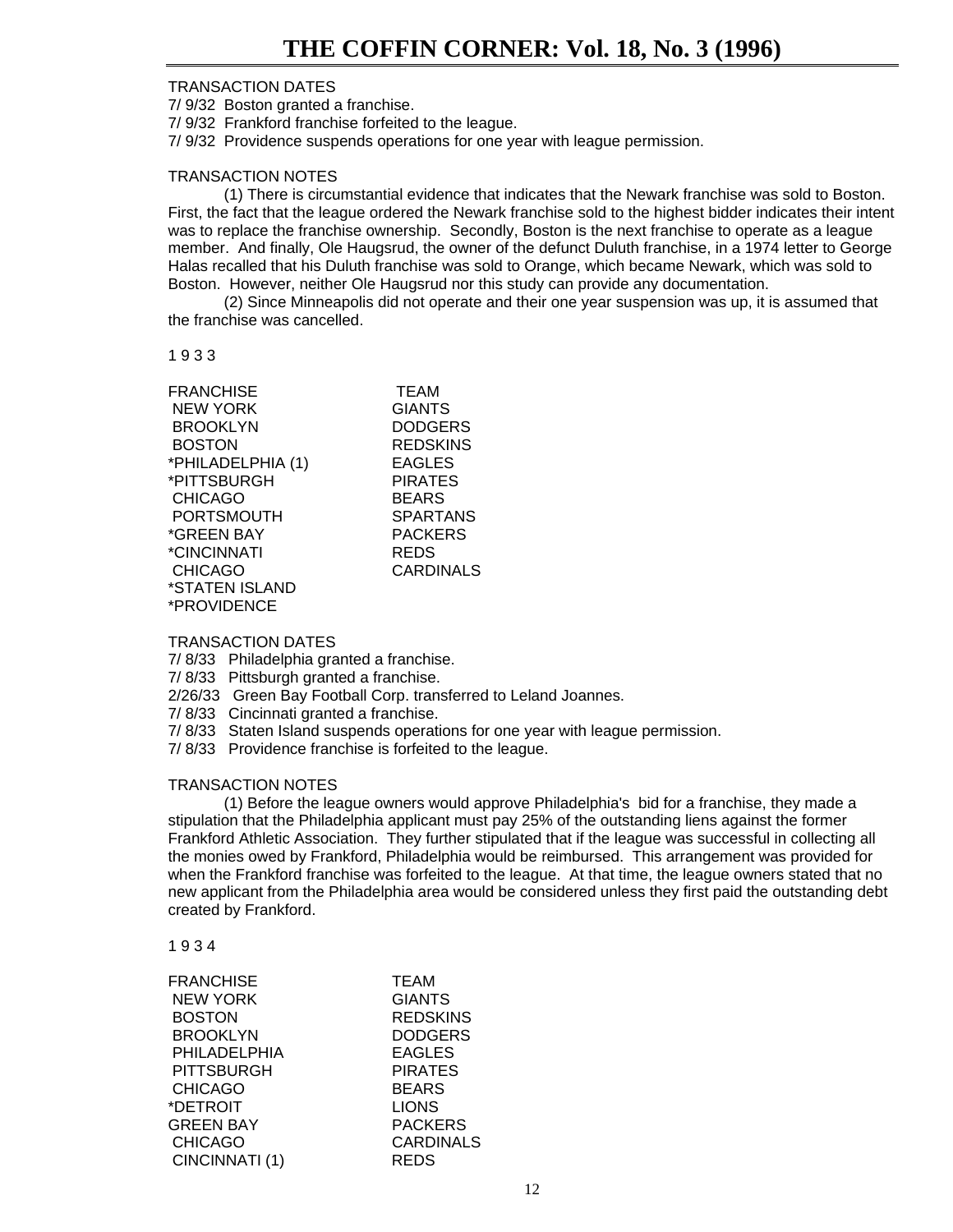## ST. LOUIS (1) GUNNERS \*STATEN ISLAND

## TRANSACTION DATES

6/30/34 Portsmouth franchise transferred and team moved to Detroit.

7/1/34 Staten Island given permission to suspend operations for one year again.

11/ 6/34 St. Louis purchases Cincinnati franchise.

## TRANSACTION NOTES

(1) The Cincinnati franchise defaulted on payment to its players and was ordered suspended by the league, as the existing constitution automatically called for. With league approval, the independent St. Louis Gunners joined the league by purchasing the Cincinnati franchise and finished out the Reds' schedule. Eventually the Gunners team consisted of players from both squads.

1 9 3 5

| <b>FRANCHISE</b> | <b>TEAM</b>     |
|------------------|-----------------|
| <b>NEW YORK</b>  | <b>GIANTS</b>   |
| <b>BROOKLYN</b>  | <b>DODGERS</b>  |
| PITTSBURGH       | <b>PIRATES</b>  |
| <b>BOSTON</b>    | <b>REDSKINS</b> |
| PHILADELPHIA     | <b>EAGLES</b>   |
| <b>DETROIT</b>   | <b>LIONS</b>    |
| <b>GREEN BAY</b> | <b>PACKERS</b>  |
| <b>CHICAGO</b>   | BEARS           |
| <b>CHICAGO</b>   | CARDINALS       |
| *STATEN ISLAND   |                 |
| *ST. LOUIS (1)   |                 |
|                  |                 |

## TRANSACTION DATES

6/16/35 Staten island franchise declared forfeit. 6/16/35 St. Louis franchise declared forfeit.

## TRANSACTION NOTES

(1) The St. Louis franchise was offered a conditional reinstatement but refused the conditions and was therefore rejected by the league.

## 1 9 3 6

NO TRANSACTIONS OCCURRED DURING THIS YEAR.

1 9 3 7

| FRANCHISE        | <b>TEAM</b>      |
|------------------|------------------|
| *WASHINGTON      | <b>REDSKINS</b>  |
| *NEW YORK        | <b>GIANTS</b>    |
| PITTSBURGH       | <b>PIRATES</b>   |
| *BROOKLYN        | <b>DODGERS</b>   |
| *PHILADELPHIA    | <b>EAGLES</b>    |
| <b>CHICAGO</b>   | <b>BEARS</b>     |
| <b>GREEN BAY</b> | <b>PACKERS</b>   |
| <b>DETROIT</b>   | <b>LIONS</b>     |
| <b>CHICAGO</b>   | <b>CARDINALS</b> |
| *CLEVELAND       | RAMS             |
|                  |                  |

## TRANSACTIONS DATES

2/13/37 Boston franchise given permission to operate in Washington, D.C.

2/13/37 New York franchise title transferred from New York National Football League Co., Inc. to New York Football Giants, Inc.

2/13/37 Brooklyn franchise title transferred from Kelly Cagle Enterprises, Inc., to Brooklyn Dodgers Football Club, Inc.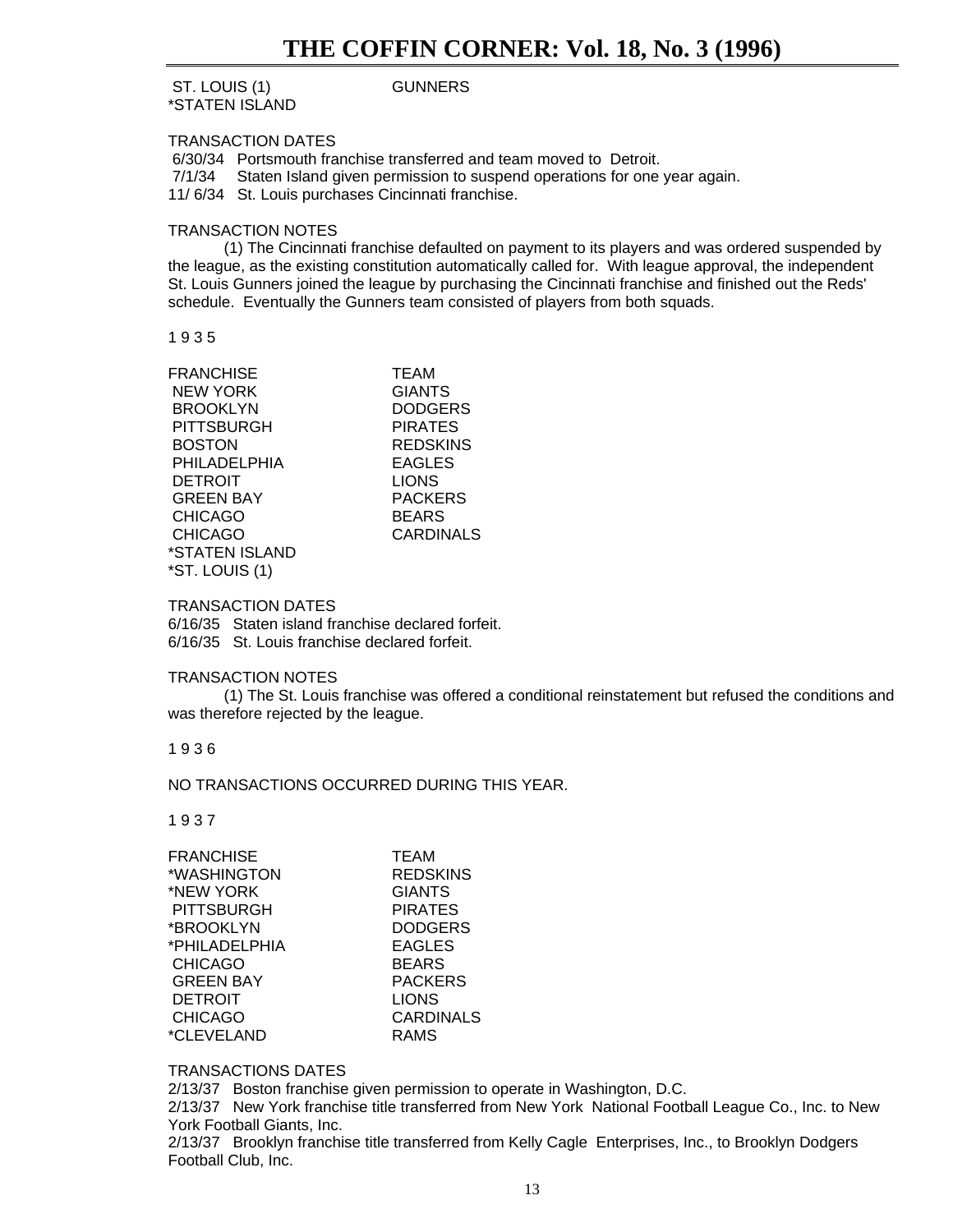## **THE COFFIN CORNER: Vol. 18, No. 3 (1996)**

2/13/37 Philadeiphia franchise title transferred from Philadelphia Football Club, Inc., a Delaware corporation, to Philadelphia Eagles foothall Club, Inc., a Pennsylvania corporation.

2/12/37 Cleveland granted a franchise.

1 9 3 8 - 1 9 4 2

NO TRANSACTIONS OCCURRED DURING THIS PERIOD.

1 9 4 3

| <b>FRANCHISE</b>    | <b>TEAM</b>      |
|---------------------|------------------|
| <b>WASHINGTON</b>   | <b>REDSKINS</b>  |
| <b>NEW YORK</b>     | <b>GIANTS</b>    |
| *PIIILADELP[IIA (1) | <b>EAGLES</b>    |
| *PITTSBURGH(1)      | <b>STEELERS</b>  |
| <b>BROOKLYN</b>     | <b>DODGERS</b>   |
| <b>CHICAGO</b>      | <b>BEARS</b>     |
| <b>GREEN BAY</b>    | <b>PACKERS</b>   |
| <b>DETROIT</b>      | <b>LIONS</b>     |
| <b>CHICAGO</b>      | <b>CARDINALS</b> |
| *CLEVELAND          |                  |
| *BOSTON             |                  |

## TRANSACTION DATES

6/19/43 Philadelphia and Pittsburgh franchises are granted permission to merge their teams for one season.

4/ 6/43 Cleveland franchise granted permission to suspend operations for one year.

6/19/43 Boston granted a franchise.

## TRANSACTION NOTES

(1) It was agreed that neither Philadelphia nor Pittsburgh would give up any of their players' rights while the merger was in effect. It was also agreed that Pittsburgh would vote only on matters that concerned Pittsburgh or the league constitution.

## 1 9 4 4

| <b>FRANCHISE</b> | <b>TEAM</b>     |
|------------------|-----------------|
| <b>NEW YORK</b>  | <b>GIANTS</b>   |
| PHILADELPHIA     | EAGLES          |
| WASHINGTON       | <b>REDSKINS</b> |
| <b>BOSTON</b>    | <b>YANKS</b>    |
| <b>BROOKLYN</b>  | <b>DODGERS</b>  |
| <b>GREEN BAY</b> | <b>PACKERS</b>  |
| <b>CHICAGO</b>   | BEARS           |
| <b>DETROIT</b>   | <b>LIONS</b>    |
| <b>CLEVELAND</b> | <b>RAMS</b>     |
| *CHICAGO (1)     | CARD-PITT       |
| *PITTSBURGH (1)  | CARD-PITT       |

### TRANSACTION DATES

4/22/44 Chicago and Pittsburgh franchises granted permission to merge their teams for one season.

## TRANSACTION NOTES

(1) Although the teams competed as a member of the Western Division, the league stipulated that in addition to both teams retaining all their franchise rights throughout the one-year merger, Pittsburgh would return to the Eastern Division at the season's end.

### 1 9 4 5

FRANCHISE **TEAM**